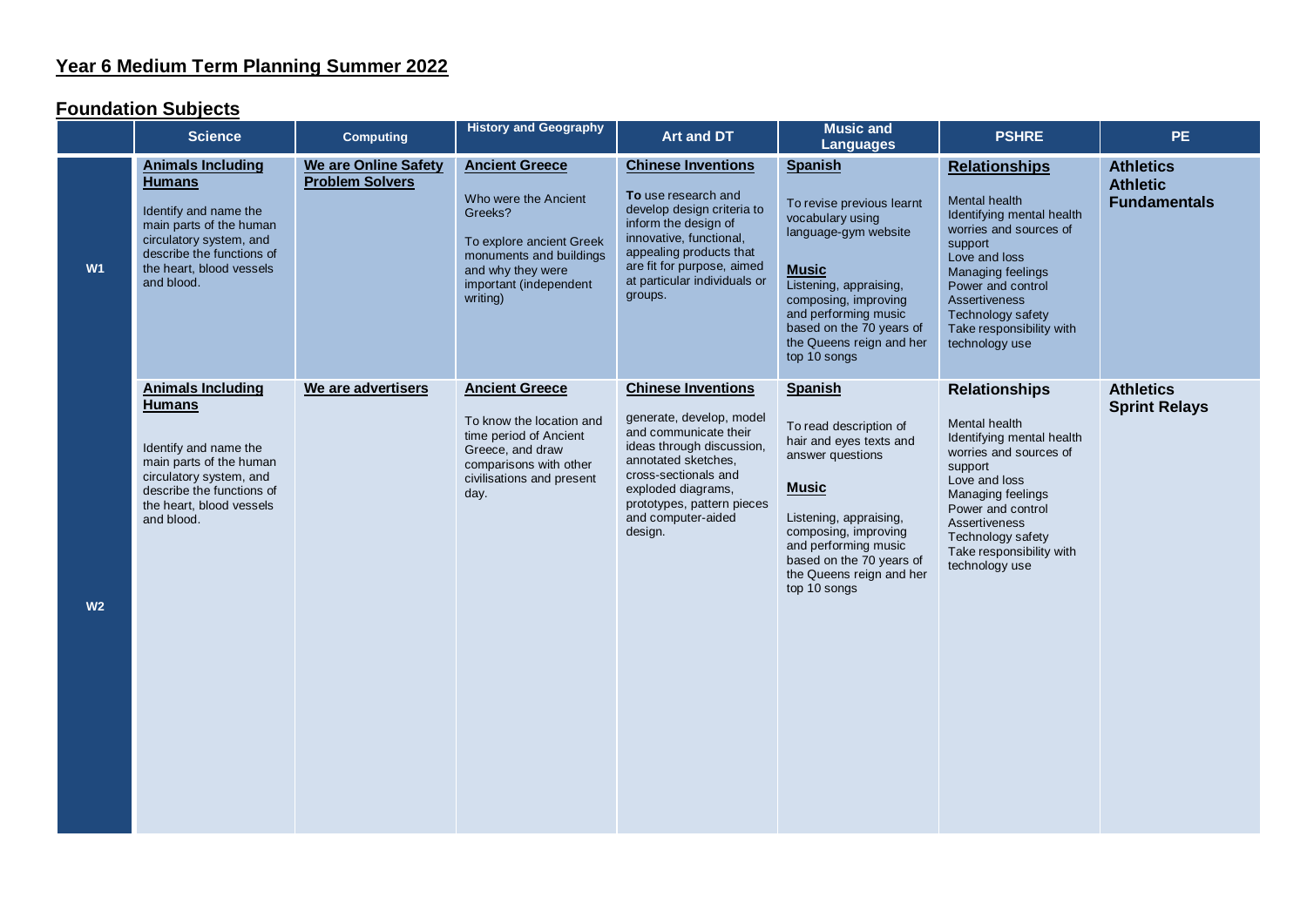| <b>Animals Including</b>                                                                                                   | <b>Ancient Greece</b>                                             | <b>Chinese Inventions</b>                                                                                                                                                                                            | <b>Spanish</b>                                                                                                                                                 | <b>Relationships</b>                                                                                                                       | <b>Athletics</b>                                       |
|----------------------------------------------------------------------------------------------------------------------------|-------------------------------------------------------------------|----------------------------------------------------------------------------------------------------------------------------------------------------------------------------------------------------------------------|----------------------------------------------------------------------------------------------------------------------------------------------------------------|--------------------------------------------------------------------------------------------------------------------------------------------|--------------------------------------------------------|
| <b>Humans</b><br>To recognise the impact<br>of diet, exercise, drugs<br>and lifestyle on the way<br>their bodies function. | To compare the lives led<br>by the Spartans and the<br>Athenians. | To select from and use a<br>wider range of materials<br>and components,<br>including construction<br>materials, textiles and<br>ingredients, according to<br>their functional properties<br>and aesthetic qualities. | To write a short<br>paragraph in the 1st and<br>3rd person describing<br>family members and<br>myself                                                          | Mental health<br>Identifying mental health<br>worries and sources of<br>support<br>Love and loss<br>Managing feelings<br>Power and control | Middle-Distance and<br>Long-Distance<br><b>Running</b> |
|                                                                                                                            |                                                                   |                                                                                                                                                                                                                      | <b>Music</b><br>Listening, appraising,<br>composing, improving<br>and performing music<br>based on the 70 years<br>of the Queens reign<br>and her top 10 songs | Assertiveness<br>Technology safety<br>Take responsibility with<br>technology use                                                           |                                                        |
|                                                                                                                            |                                                                   |                                                                                                                                                                                                                      |                                                                                                                                                                |                                                                                                                                            |                                                        |
|                                                                                                                            |                                                                   |                                                                                                                                                                                                                      |                                                                                                                                                                |                                                                                                                                            |                                                        |
|                                                                                                                            |                                                                   |                                                                                                                                                                                                                      |                                                                                                                                                                |                                                                                                                                            |                                                        |
|                                                                                                                            |                                                                   |                                                                                                                                                                                                                      |                                                                                                                                                                |                                                                                                                                            |                                                        |
|                                                                                                                            |                                                                   |                                                                                                                                                                                                                      |                                                                                                                                                                |                                                                                                                                            |                                                        |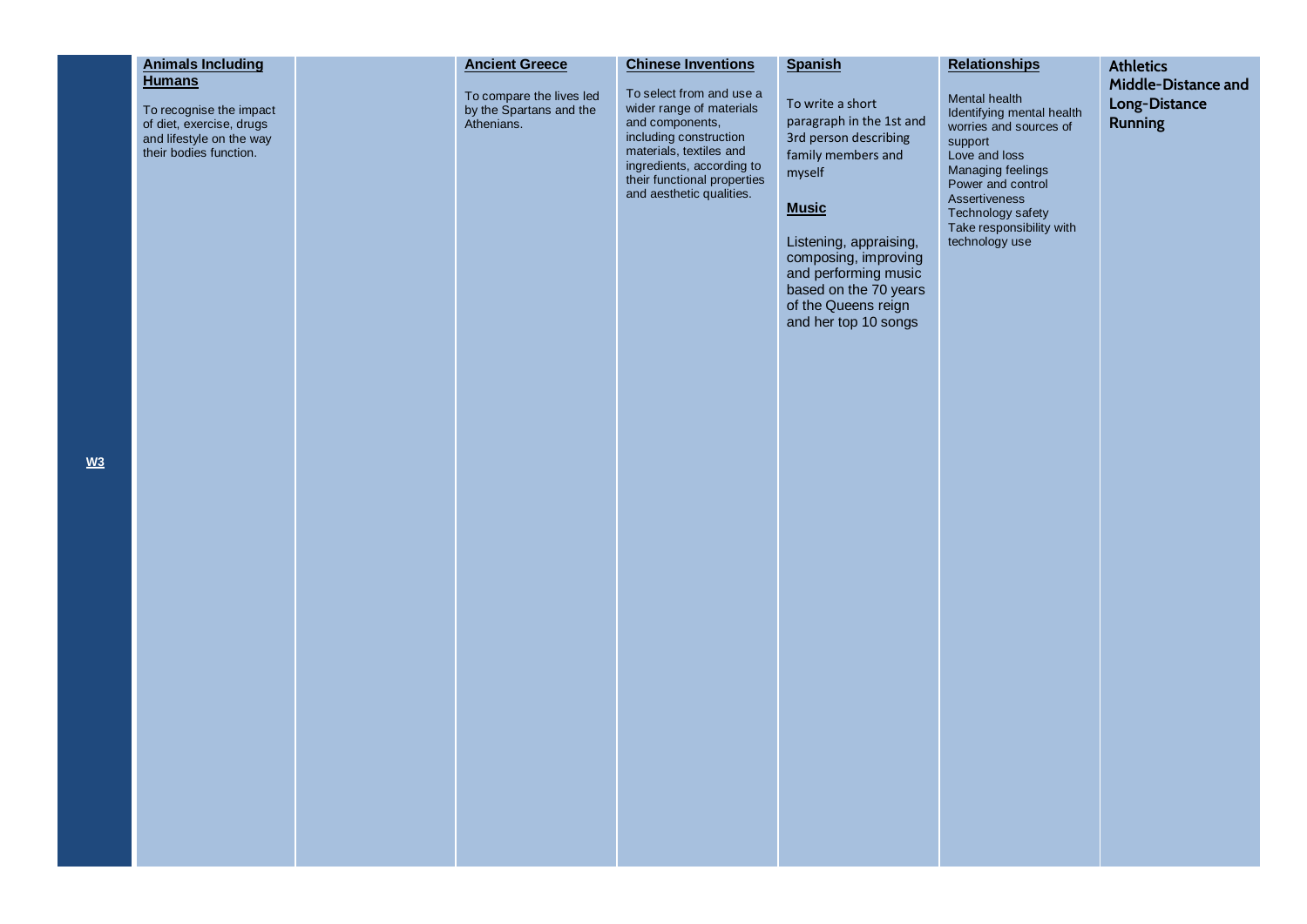| We are advertisers<br><b>Ancient Greece</b><br><b>Chinese Inventions</b>                                                                                                                                                                                                                                                                                                                                                                                | <b>Spanish</b>                                                                                                                                                                                                                                                             | Relationships                                                                                                                                                                                                                  | <b>Athletics</b>     |
|---------------------------------------------------------------------------------------------------------------------------------------------------------------------------------------------------------------------------------------------------------------------------------------------------------------------------------------------------------------------------------------------------------------------------------------------------------|----------------------------------------------------------------------------------------------------------------------------------------------------------------------------------------------------------------------------------------------------------------------------|--------------------------------------------------------------------------------------------------------------------------------------------------------------------------------------------------------------------------------|----------------------|
| <b>Animals Including</b><br>evaluate their ideas and<br>To understand the<br><b>Humans</b><br>products against their<br>importance of the<br>own design criteria and<br>To recognise the impact<br>Olympic Games to the<br>consider the views of<br>of diet, exercise, drugs<br>Ancient Greeks and to<br>others to improve their<br>and lifestyle on the way<br>make a valid<br>work.<br>their bodies function.<br>comparison with the<br>modern Games. | To search Spanish artists<br>on the internet and<br>write a sentence in<br>Spanish about each of<br>them<br><b>Music</b><br>Listening, appraising,<br>composing, improving<br>and performing music<br>based on the 70 years<br>of the Queens reign<br>and her top 10 songs | Mental health<br>Identifying mental health<br>worries and sources of<br>support<br>Love and loss<br>Managing feelings<br>Power and control<br>Assertiveness<br>Technology safety<br>Take responsibility with<br>technology use | <b>How to Hurdle</b> |
|                                                                                                                                                                                                                                                                                                                                                                                                                                                         |                                                                                                                                                                                                                                                                            |                                                                                                                                                                                                                                |                      |

**W4**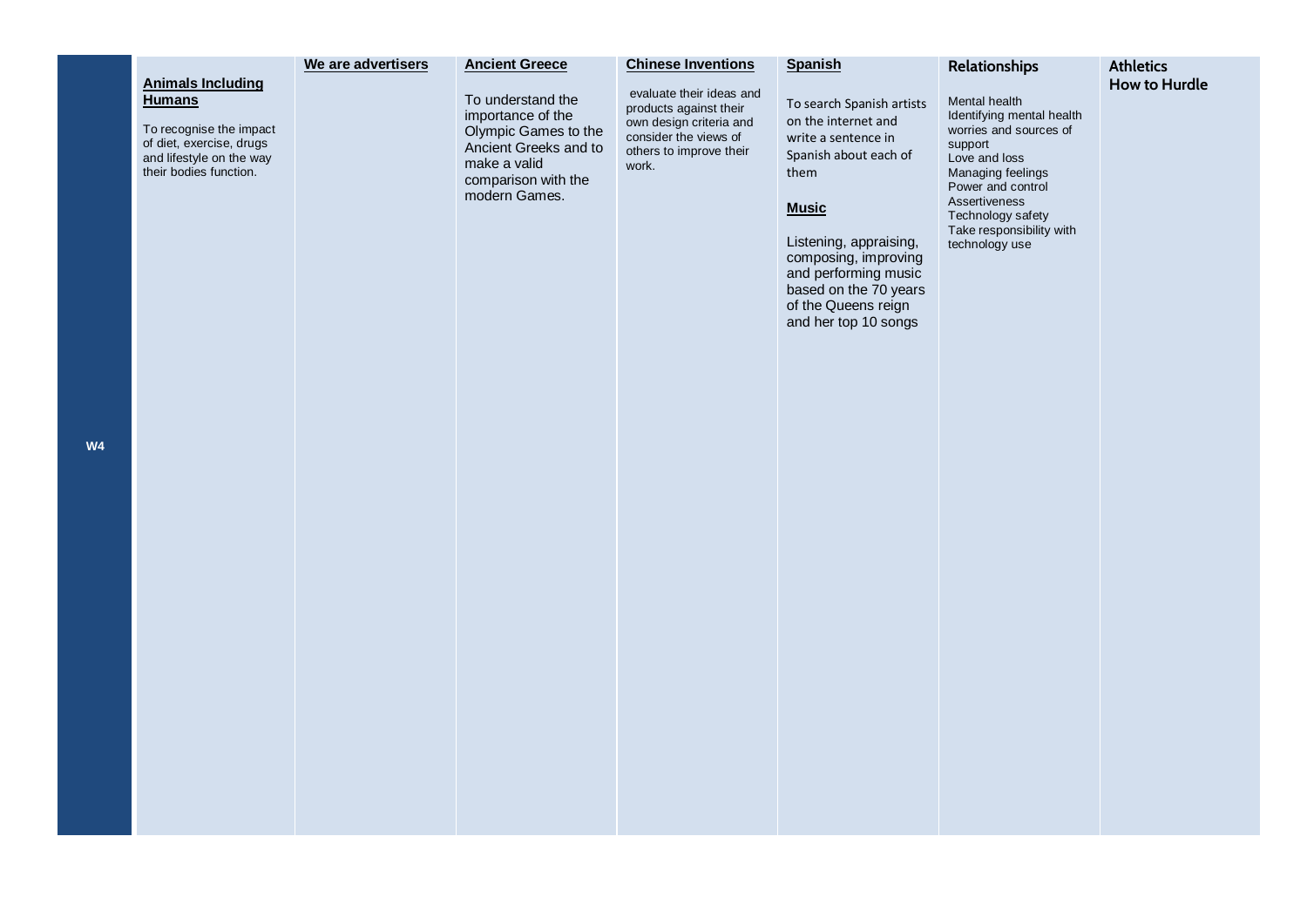| W <sub>5</sub> | <b>Animals Including</b><br><b>Humans</b><br>To describe the ways in<br>which nutrients and water<br>are transported within<br>animals, including<br>humans. | We are advertisers | <b>Ancient Greece</b><br><b>Gods and</b><br>Goddesses Part 1<br>To understand the<br>importance of religion<br>and the gods to the<br>Ancient Greek people          | <b>Chinese Inventions</b><br>understand how key<br>events and individuals in<br>design and technology<br>have helped shape the<br>world.                         | <b>Spanish</b><br>Residential Trip / To<br>look at some of the<br><b>Eurovision Song</b><br>Contest 2022<br>candidates<br><b>Music</b><br>Listening, appraising,<br>composing, improving<br>and performing music<br>based on the 70 years<br>of the Queens reign<br>and her top 10 songs | <b>Relationships</b><br>Mental health<br>Identifying mental health<br>worries and sources of<br>support<br>Love and loss<br>Managing feelings<br>Power and control<br><b>Assertiveness</b><br>Technology safety<br>Take responsibility with<br>technology use | <b>Athletics</b><br>Jumping Jamboree     |
|----------------|--------------------------------------------------------------------------------------------------------------------------------------------------------------|--------------------|---------------------------------------------------------------------------------------------------------------------------------------------------------------------|------------------------------------------------------------------------------------------------------------------------------------------------------------------|------------------------------------------------------------------------------------------------------------------------------------------------------------------------------------------------------------------------------------------------------------------------------------------|---------------------------------------------------------------------------------------------------------------------------------------------------------------------------------------------------------------------------------------------------------------|------------------------------------------|
| W <sub>6</sub> | <b>Animals Including</b><br><b>Humans</b><br>To describe the ways in<br>which nutrients and water<br>are transported within<br>animals, including<br>humans. | We are advertisers | <b>Ancient Greece</b><br>Gods and<br><b>Goddesses Part 2</b><br>To utilise evidence to<br>know and understand<br>the importance of<br>warfare in Ancient<br>Greece. | <b>Chinese Inventions</b><br>To understand and use<br>mechanical systems in<br>their products (for<br>example, gears, pulleys,<br>cams, levers and<br>linkages). | <b>Spanish</b><br>To describe Royal<br>Family members<br>Second Half<br><b>Music</b><br>Listening, appraising,<br>composing, improving<br>and performing music<br>based on the 70 years<br>of the Queens reign<br>and her top 10 songs                                                   | <b>Relationships</b><br>Mental health<br>Identifying mental health<br>worries and sources of<br>support<br>Love and loss<br>Managing feelings<br>Power and control<br>Assertiveness<br>Technology safety<br>Take responsibility with<br>technology use        | <b>Athletics</b><br>The Heave Throw      |
| <b>W7</b>      |                                                                                                                                                              | We are advertisers | <b>Ancient Greece</b><br>To communicate my<br>knowledge and<br>understanding of the<br>legacy of the Greeks.                                                        |                                                                                                                                                                  | <b>Music</b><br>Listening, appraising,<br>composing, improving<br>and performing music<br>based on the 70 years<br>of the Queens reign<br>and her top 10 songs                                                                                                                           |                                                                                                                                                                                                                                                               | <b>Athletics</b><br><b>Mini Olympics</b> |
|                |                                                                                                                                                              |                    |                                                                                                                                                                     |                                                                                                                                                                  |                                                                                                                                                                                                                                                                                          |                                                                                                                                                                                                                                                               |                                          |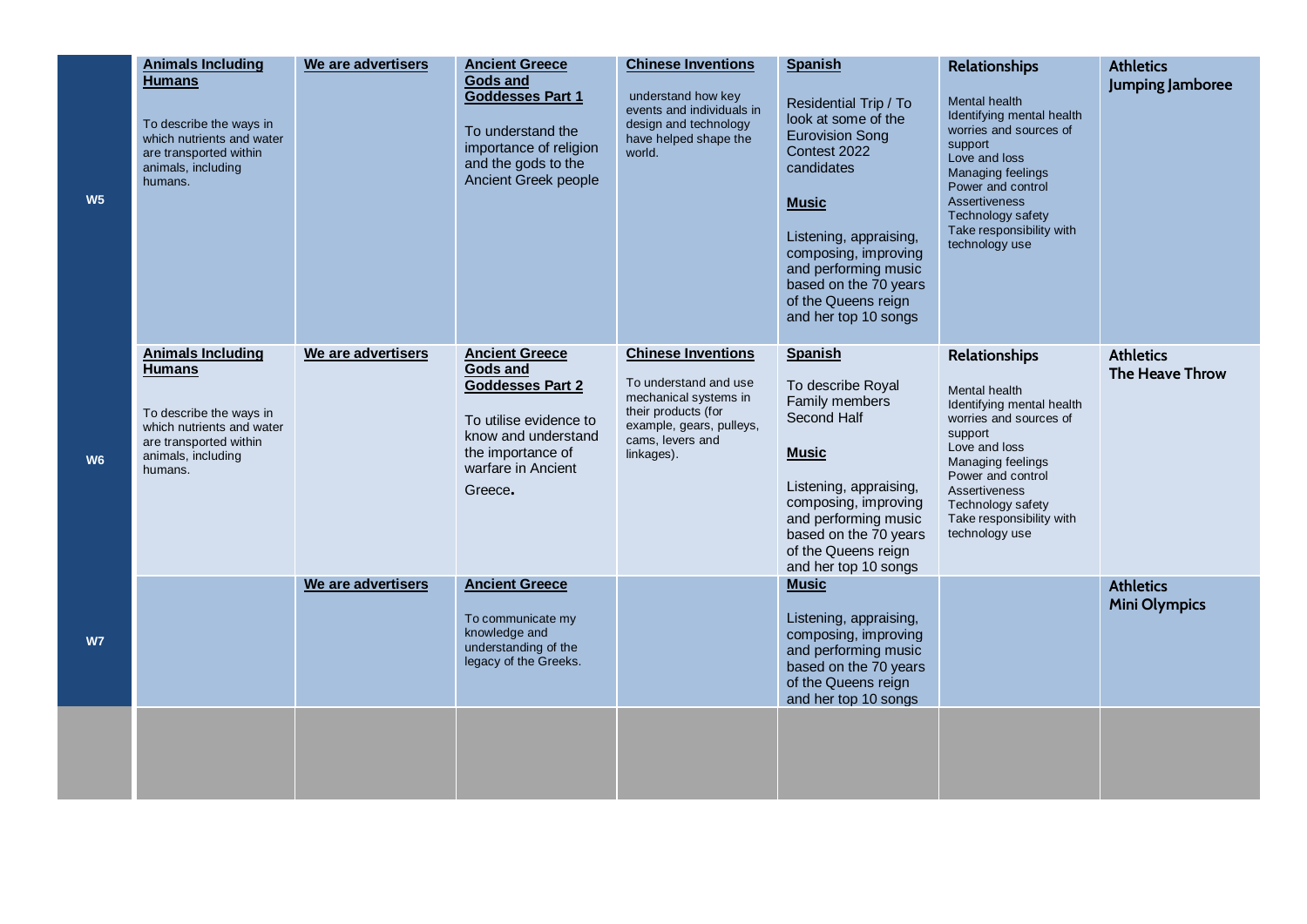| W1             | <b>Evolution and</b><br>Inheritance<br>To recognise that living<br>things have changed over<br>time and that fossils<br>provide information about<br>living things that inhabited<br>the Earth millions of years<br>ago. | 6.6 We are safe<br>gaming experts | Journeys<br>To know and<br>understand why<br>people undertake<br>journeys.                                                  | <b>Street Art</b><br>To create sketch books to<br>record their observations<br>and use them to review<br>and revisit.                                           | <b>Spanish</b><br>To recognise Spanish<br>Speaking countries<br>around the world          | <b>Changing Me</b><br>Self-image<br>Body image<br>Puberty and feelings<br>Conception to birth<br>Reflections about change<br><b>Physical attraction</b><br>Respect and consent<br>Boyfriends / girlfriends<br>Sexting<br>Transition | <b>Striking and Fielding</b><br><b>Speedy Catching</b>    |
|----------------|--------------------------------------------------------------------------------------------------------------------------------------------------------------------------------------------------------------------------|-----------------------------------|-----------------------------------------------------------------------------------------------------------------------------|-----------------------------------------------------------------------------------------------------------------------------------------------------------------|-------------------------------------------------------------------------------------------|-------------------------------------------------------------------------------------------------------------------------------------------------------------------------------------------------------------------------------------|-----------------------------------------------------------|
| W <sub>2</sub> | <b>Evolution and</b><br>Inheritance<br>To recognise that living<br>things have changed over<br>time and that fossils<br>provide information about<br>living things that inhabited<br>the Earth millions of years<br>ago. | 6.6 We are<br>marketeers          | Journeys<br>To know and<br>understand why Walter<br>Raleigh and others<br>made voyages of<br>exploration in Tudor<br>times. | <b>Street Art</b><br>To improve their mastery<br>of art and design<br>techniques, including<br>drawing, painting and<br>sculpture with a range of<br>materials. | <b>Spanish</b><br>To do an independent<br>research about a<br>Spanish Speaking<br>country | <b>Changing Me</b><br>Self-image<br>Body image<br>Puberty and feelings<br>Conception to birth<br>Reflections about change<br>Physical attraction<br>Respect and consent<br>Boyfriends / girlfriends<br>Sexting<br>Transition        | <b>Striking and Fielding</b><br><b>Attacking the Ball</b> |
| W3             | <b>Evolution and</b><br><b>Inheritance</b><br>To recognise that living<br>things produce offspring<br>of the same kind, but<br>normally offspring vary<br>and are not identical to<br>their parents.                     | 6.6 We are<br>marketeers          | Journeys<br>To know and<br>understand why the<br>Irish 3rd class<br>passengers travelled<br>on the Titanic                  | <b>Street Art</b><br>To learn about great<br>artists in history.                                                                                                | <b>Spanish</b><br>To learn vocabulary<br>about places where we<br>live                    | <b>Changing Me</b><br>Self-image<br>Body image<br>Puberty and feelings<br>Conception to birth<br>Reflections about change<br>Physical attraction<br>Respect and consent<br>Boyfriends / girlfriends<br>Sexting<br>Transition        | <b>Striking and Fielding</b><br><b>Distance Throwing</b>  |
| <b>W4</b>      | <b>Evolution and</b><br>Inheritance<br>To recognise that living<br>things produce offspring<br>of the same kind, but<br>normally offspring vary<br>and are not identical to<br>their parents.                            | 6.6 We are<br>marketeers          | Journeys<br>To know and<br>understand why the<br>Kindertransport took<br>place.                                             | <b>Street Art</b><br>To learn about great<br>artists in history.                                                                                                | <b>Spanish</b><br>To write and say<br>where I live and where<br>I am from                 | <b>Changing Me</b><br>Self-image<br>Body image<br>Puberty and feelings<br>Conception to birth<br>Reflections about change<br>Physical attraction<br>Respect and consent<br>Boyfriends / girlfriends<br>Sexting<br>Transition        | <b>Striking and Fielding</b><br><b>Brilliant Batting</b>  |